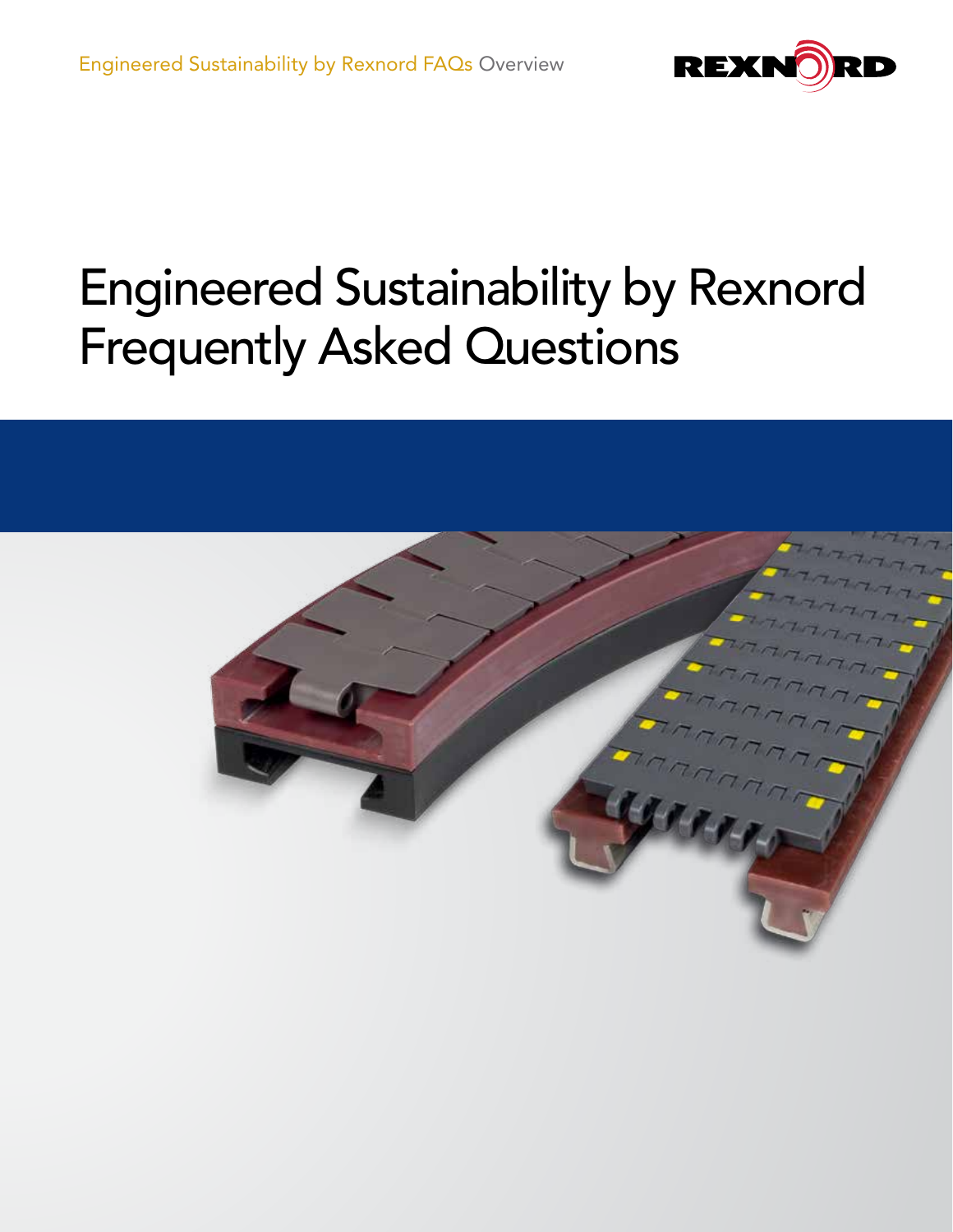# Engineered Sustainability by Rexnord Frequently Asked Questions

To help you understand Engineered Sustainability™ by Rexnord®, a suite of products and services offered by Rexnord, read these frequently asked questions and their answers below. Don't see your questions? Contact your Rexnord FlatTop Account Representative or call the Rexnord FlatTop Technical Support team at 262-376-4700.

# Why should sustainability be top of mind in the food & beverage industry?

Take into consideration …

- In total, 33 percent of food and beverage manufacturer respondents to a recent survey use ''change in energy usage'' to monitor and measure the implementation of sustainability initiatives.<sup>1</sup>
- 60 percent of respondents to a recent survey consider the U.K. and Germany as the fastest-growing regions for sustainable products and services; the U.S. is also expected to be one of the fastest growing regions, as identified by 59 percent of respondents.<sup>1</sup>
- Respondents from food and beverage organizations consider the ''reduction of energy consumption,'' ''ability to track sustainability in its supply chain," and "effective minimization of water consumption'' to be critical factors for supplier selection.<sup>1</sup>
- 93 percent of CEOs believe sustainability is key to future success of their business.<sup>2</sup>
- 69 percent of CEOs cite brand, trust and reputation as top factors driving them to invest in sustainability issues; revenue growth and cost reduction were the second most popular option with 49 percent of CEOs noting their influence.<sup>2</sup>
- 91 percent of CEOs report that their company will invest in and employ new technologies (e.g., renewable energy, energy efficiency, and information and communication technologies) to address sustainability issues over the next five years.<sup>3</sup>
- 76 percent of consumers say it is important that a company tries to minimize the environmental impact of its production.4
- 80 percent of people believe the responsibility for finding solutions to the sustainability challenge lies with business.<sup>5</sup>

# What is Engineered Sustainability by Rexnord?

This is a suite of products and services offered by Rexnord to help customers analyze their conveyor lines for their specific applications. We help customers choose the most durable conveyor systems to aid them in achieving their goals and objectives around safety improvement, increased productivity, water reduction, energy savings and lowest total cost of ownership (TCO).

The right products to achieve these goals could be any number of combinations; however, the lead in new products requested from customers through this offering include Platinum Series X® (PSX®), TableTop® and MatTop® Chain, and Ultra Low-Friction (ULF™) Wearstrips and Product Guides. Our product line is always expanding, and many items can be made to order.

# How does Engineered Sustainability by Rexnord maximize safety for customers?

To help avoid potential safety hazards in the beverage filling industry, such as slippery floors, high noise levels and excessive high-speed moving parts, the offering provides products that require little or no external lubrication, and features closed chain surfaces to maximize product stability and protection with minimized noise levels.

*5 Havas Media, April 2009.*

<sup>&</sup>lt;sup>1</sup> "Sustainability in the Global Food and Beverage Industry 2012–2013: Trends *and Opportunities, Budgets, Food and Beverage Industry Procurement, and Marketing Initiatives."*

<sup>&</sup>lt;sup>2</sup> "The UN Global Compact-Accenture CEO Study on Sustainability 2013, Architects *of a Better World."*

<sup>&</sup>lt;sup>3</sup> "A New Era of Sustainability, The UN Global Compact-Accenture CEO Study *2010."*

*<sup>4</sup> Hartman Group, September 2008.*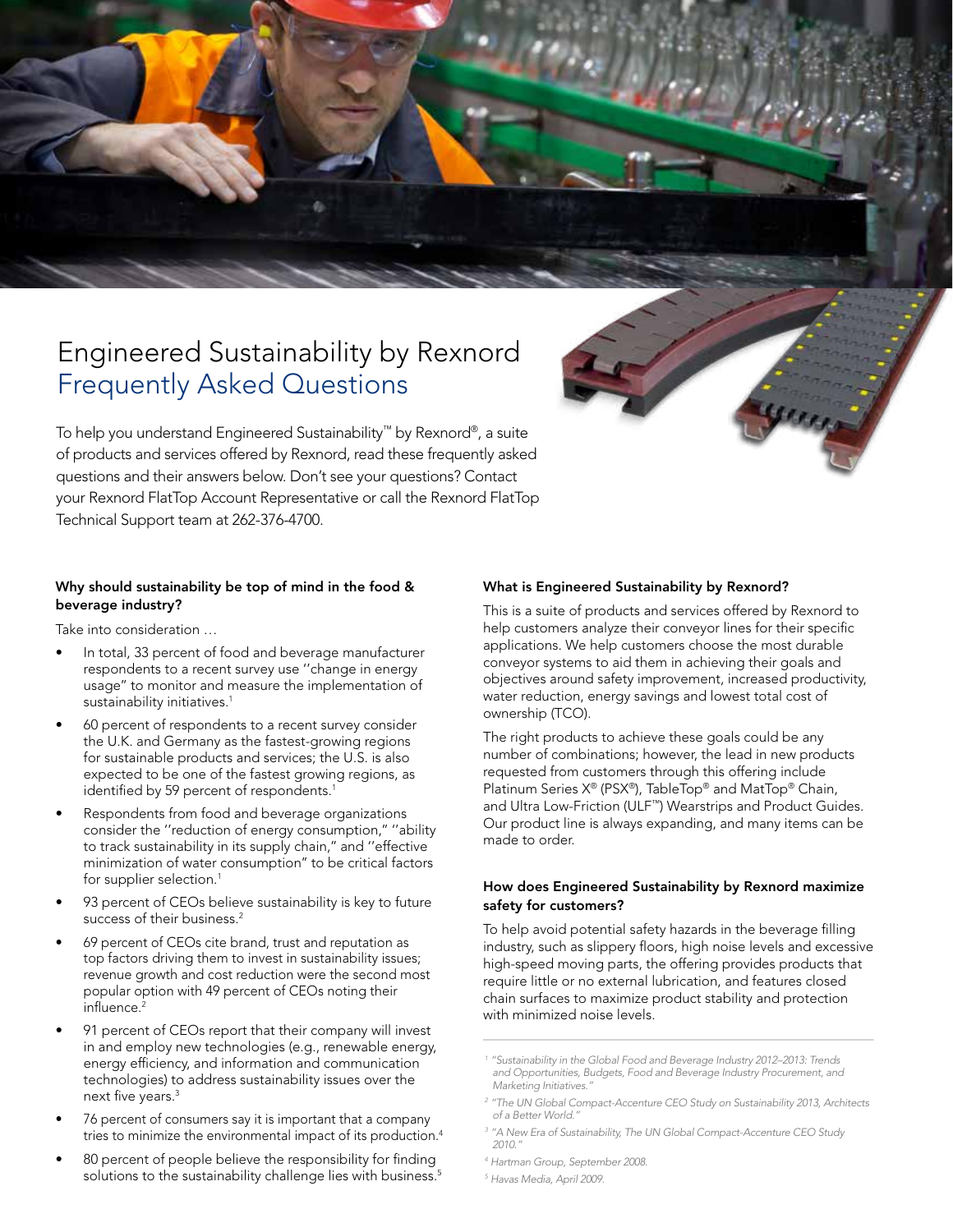

#### How does Engineered Sustainability by Rexnord minimize water for customers?

The offering reduces the need for external lubrication and additional wastewater collecting on customers' equipment, with products that are suitable for dry running at high speeds. In some applications, a 100 percent water reduction can be achieved through this program.

#### How does Engineered Sustainability by Rexnord optimize productivity for customers?

It helps customers upgrade their conveyors to increase productivity by using state-of-the-art designs and materials for the chain and components that offer industry-leading durability and product protection.

#### How does Engineered Sustainability by Rexnord reduce energy for customers?

The offering helps customers by providing state-of-the-art material combinations for the lowest friction at a constant level, resulting in direct energy saving on each conveyor. In some applications, a 40 or more percent energy requirement reduction can be achieved through this offering.

## What are some of the most typical, most common applications for this suite of products and services offered by Rexnord?

The most common environment is in food and beverage conveying systems, such as container filling applications where water and synthetic lubrications are commonly used.

# Are certain Rexnord products better for certain applications than others and can they be customized?

Yes, there are products that are better for certain applications and products can be custom selected to address each application. Every customer application is unique, and Rexnord provides the broadest product offering and industry knowledge to provide the best TCO solutions for specific customer applications. For extreme applications, PSX TableTop and MatTop Chain may be the best solution. More common, less aggressive applications may require industry-standard HP™ and UHMWPE material chain to achieve the customers' desired results.

## What type of materials are Rexnord Chain products made out of?

PSX and HP are the highest performing premium materials from Rexnord used for our chain products, and ULF is the material used for our product guides and chain guide materials. More details on materials are covered in the "PSX Material" and "ULF Material" product sheets (FT5-017 and FT5-018) for your reference. You can also reference the material description and friction values in the current "TableTop and MatTop Products" catalog (8rxCAT-en).

#### How do Rexnord products compare to other manufacturers' sustainability products for conveying systems?

Over the past three years, Rexnord Industries, LLC conducted different test programs evaluating friction, wear and mechanical performance of its Engineered Sustainability product materials. Among the results, the following was found: Rexnord HP and PSX Chain outperformed the competition in wearstrip friction testing; Rexnord ULF Wearstrips offered a competitive advantage in applications where the reduction of water and energy is a concern; and the average fatigue life of Rexnord PSX Chain was equal or greater than the competition.

Additional testing was done on Rexnord HP material versus enhanced polyester (PBT) materials and included in the results were that HP material provides superior performance, superior durability and reliability, superior product protection, and the broadest product offering when compared to PBT materials.

#### How can I learn more about Engineered Sustainability by Rexnord?

Contact your Rexnord FlatTop Account Representative or call the Rexnord FlatTop Technical Support team at 262-376-4700. You can also visit the Rexnord YouTube channel at *https://www.youtube.com/RexnordCorporation* and watch the "Engineered Sustainability by Rexnord" video.